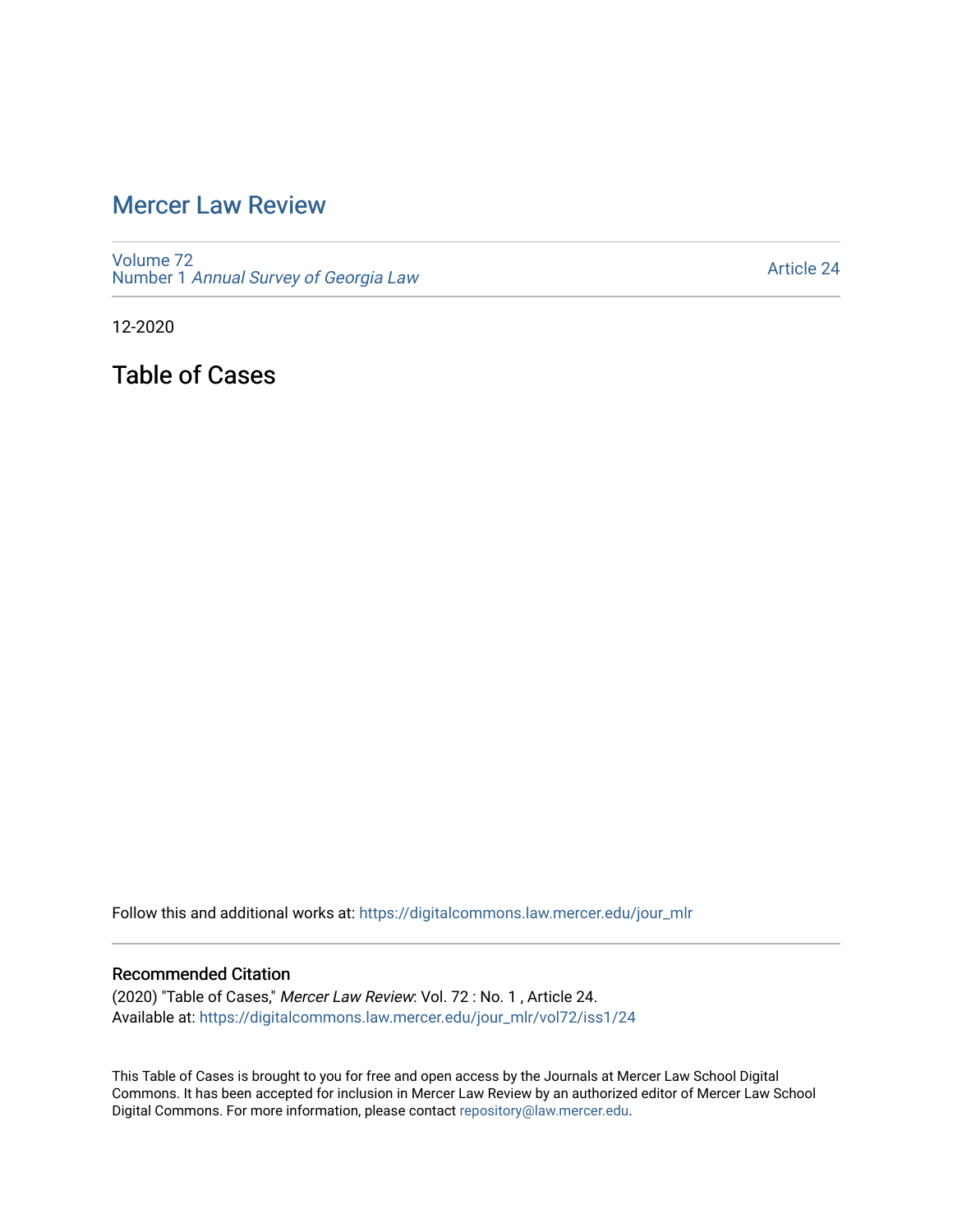## **Table of Cases**

Ajibade v. Wilcher, 468 ALA Const. Servs., LLC v. Controlled Access, Inc., 78 Allison v. State, 123 Amah v. Whitefield Academy., Inc., 264 Amazing Amusements Group, Inc. v. Wilson, 1 American Mutual Liability Insurance Co. v. Fuller, 361 American Resources Insurance Co. v. Conner, 358 Amica Mutual Insurance Co. v. Bourgalt, 137 Amusement Leasing, Inc. v. Georgia Lottery Corporation, 3 Andrews v. Blue Ridge NH Assocs., LLC, 22 Apprendi v. New Jersey, 489 Atlanta Committee for the Olympic Games v. Hawthorne, 251 Avis Rent A Car System, LLC v. Johnson, 153 Avis Rent A Car System, LLC v. Smith, 156 B.C. Grand, LLC v. Fig, LLC et al., 234 Barnett v. Caldwell, 228 BCM Construction Group, LLC v. Williams, 270 Belknap v. Belknap, 99 Bell v. State Farm Mutual Automobile Insurance Co., 134 BellSouth Telecommunications, Inc. v. Future Comms., Inc., 315 Belt Power, LLC v. Reed, 160 Board of Commissioners of Lowndes County v. Mayor of Valdosta, et al., 226 Bowen v. Savoy, 314 Brannen v. Jackson National Life Ins. Co., 147 Brantley Land & Timber v. W & D Investments, 66

Brucker v. O'Connor, 315 Burch v. STF Foods, Inc., 17 Cabana v. Bullock, 488 Carnegay v. Walmart Stores, Inc., 155 Central Georgia Electric Membership Corp. v. Public Service Commission, 6 Centurion Industries, Inc. v. Naville-Saeger, 151 Cham v. ECI Management Corp., 318 Chrysler Group v. Walden, 318 City of Albany v. Stanford, 227 City of College Park v. Clayton County, 223 City of Cumming v. Flowers, 374 City of Lafayette v. Chandler, 302 City of Norcross v. Gwinnett County, Georgia, 247 City of Pendergrass v. Rintoul, 159 Clayton County v. New Image Towing and Recovery, Inc., 240 Cline v. Allstate Property & Casualty Insurance, 133 Cobb Hospital, Inc v. Georgia Department of Community Health, 5 Coen v. Aptean, 309 Coen v. Aptean, Inc., 321 Collier v. State, 86 Colquitt v. Buckhead Surgical Assocs., LLC, 25 Complete Auto Transit, Inc. v. Brady, 293 Connecticut Bank & Trust Co. v. Lyman, 337 Couch v. Red Roof Inns, 306 C.W. v. Department of Human Services, 11 Daily Underwritters of America v. Williams, 46 Daly v. Berryhill, 300 Davis v. Rockdale Art Farm, Inc., 242

527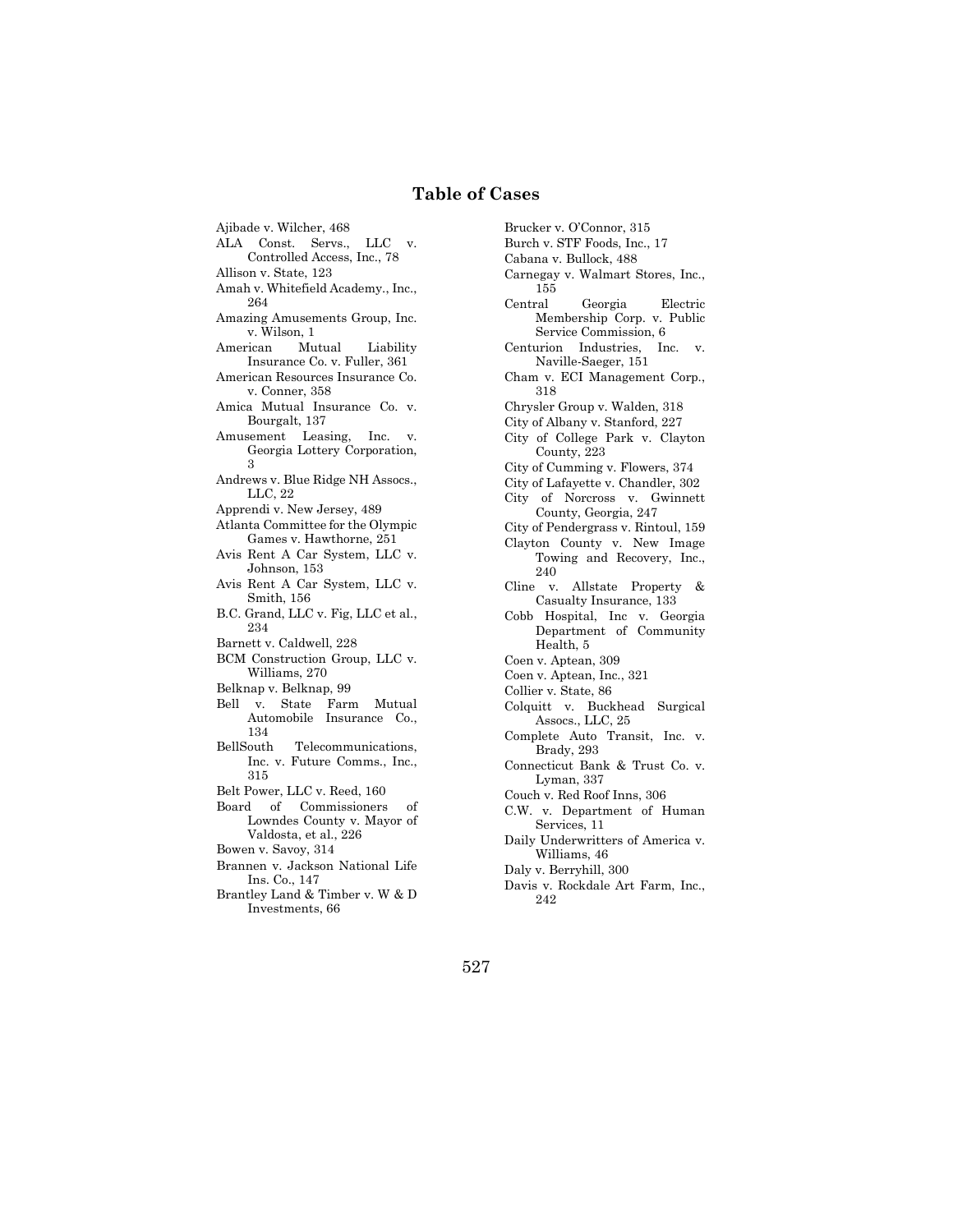Dekalb County Board of Tax Assessors Brookhaven, LLC, 278 DeMott v. DeMott, 331 Department of Transportation v.Szenci, 258 Development Authority of Cobb County v. State, 8 Diversified Holdings, LLP v. City of Suwanee, 367 Dixon v. Dixon, 110 Dovel v. Dovel, 101 Duke Builders, Inc. v. Massey, 77 Enlow v. Enlow, 111 Ermert v. Wildwood at Meadow Homeowners Association, 304 Estate of Fanning v. Estate of Fanning, 272 Estes v. G&W Carriers, LLC, 362 Ezzard v. Findley Gold Mining Co., 265 Fleetwood v. Lucas, 60 Floyd v. Chapman, 280 Ford v. Ford, 102 Fortress Investment Group, LLC v. Holsinger, 162 Franklin v. Pitts, 245 Fulton County v. City of Sandy Springs, 248 Garza v. Idaho, 87 Gatto v. City of Statesboro, 227 Georgia Department of Community Health v. Emory University, 12 Georgia Interfaith Power & Light, Inc. v. Georgia Power Co., 78 GeorgiaCarry.Org, Inc v. Atlanta Botanical Gardens, Inc., 275 Glass v. Faircloth, 333 Grace Bros., Ltd. v. Farley Industries, Inc., 35 Graham v. Florida, 475 Grange Mutual Casualty Co. v. Bennett, 142 Griffin v. Chatham County, 392 Griffin v. Turner, 157 Guhl v. Holcomb Bridge Road Corp., 376 Gwinnett County v. Ashby, 254 Haney v. Development Authority of Bremen, 9 Hannah v. Hatcher, 112 Hartford Cas. Ins. Co. v. Hawkins, 353

Helton v. United Servs. Auto. Ass'n, 136 Henderson v. James, 323 Henry County Board of Education v. Rutledge, 15 Henry County Board of Education v. Rutledge, 359 Heron Lake II Apartments v. Lowndes County Board of Tax Assessors, 231 Herrin Business Products v. Ergle, 157 Hill, Kertscher & Wharton, LLP v. Moody, 118 Hojeij Branded Foods, LLC v. Clayton County, 233 Horace Mann Life Ins. Co. v. Lunsford, 147 Hosp. Auth. of Valdosta/Lowndes County v. Fender, 150 Housing Authority of City of Augusta v. Gould, 378 Hunter v. Progressive Mountain Insurance Co., 132 In re Estate of Hanson, 340 In re Hernandez v. Schumacher Group Healthcare Consulting, Inc., 153 In re In/Ex Systems, Inc. v. Masud, 152 Institute for Justice v. Reilly et al., 234 Johns v. Suzuki Motor of America, Inc., 515 Kahler v. Kansas, 81 Kansas v. Glover, 81 Kil v. Legend Bros., LLC, 349 Klingensmith v. Long County, 225 Knick v. Township of Scott, 367 Landrum v. Allstate Insurance Co., 145 Langley v. MP Spring Lake, LLC, 303 Lathrop v. Deal, 226 Lear Siegler v. Stegall, 157 Lee v. Smith, 119 Lewis v. State, 487 Lewis & Queen v. N.M. Ball Sons, 67 LFR Investments, LLC v. Van Sant, 63 Little v. Jim-Lar Corporation, 121 Lloyd's of London v. Navicent

Health, Inc., 139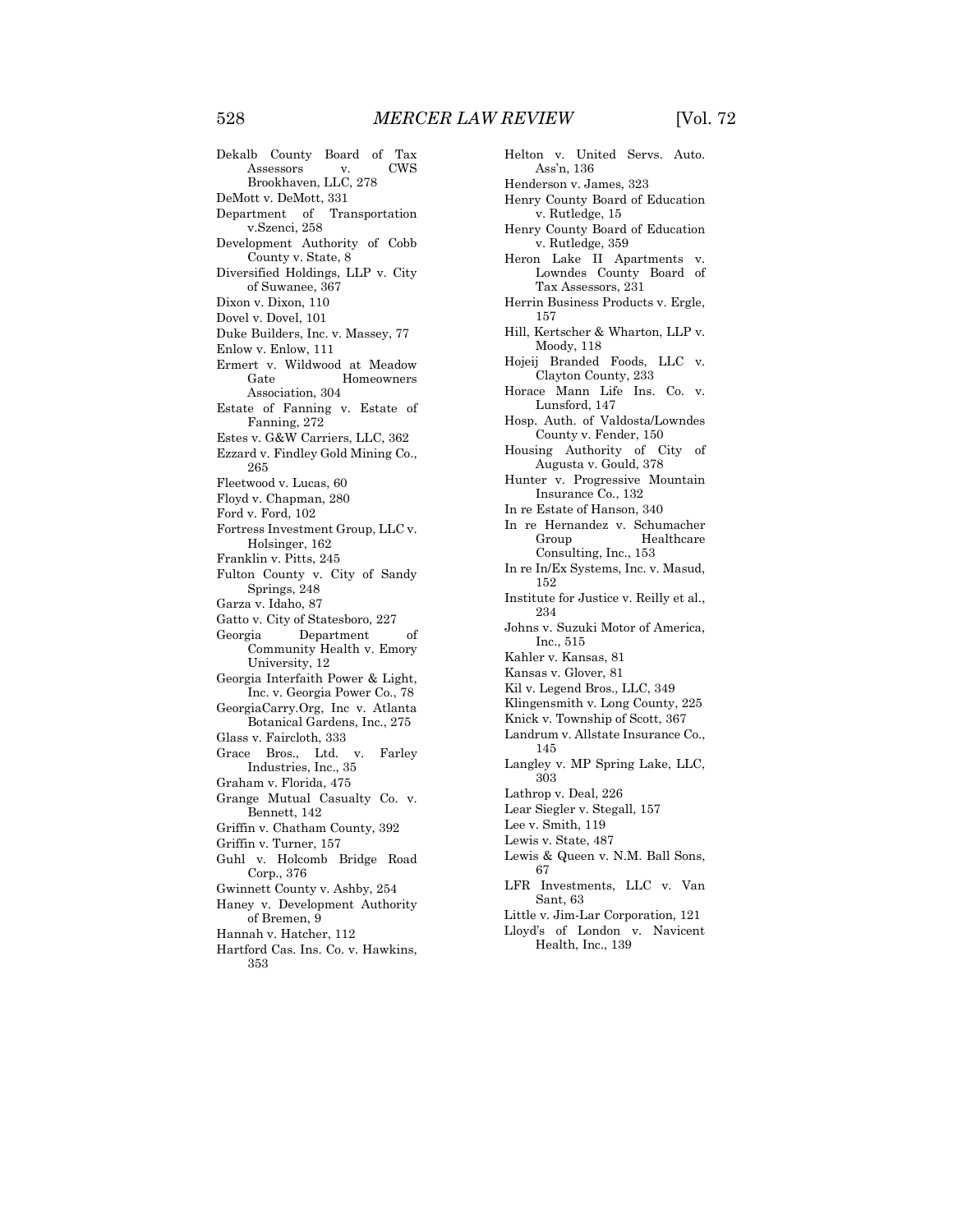Loeb v. Nationwide Mutual Fire Insurance Co., 358 Long v. Marvin M. Black Co., 364 Love v. State, 492 Lowndes County Health Services, LLC v. Copeland, 319 Lynch v. Lynch, 102 Macon-Bibb County v. Kalaski,254 Mannion & Mannion, Inc. v. Mendez, 154 Martin v. Chasteen, 144 McClure v. State, 87 McLaws v. Drew, 104 Mercer University v. Stofer, 251 Milani v. Irwin, 243 Miller v. Alabama, 476 Miller v. FiberLight (Miller I), LLC, 28 Miller v. Lynch (Miller II), 28 Milliken & Co. v. Georgia Power Co., 74 Mills v. State, 91 Mitchel v. Wisconsin, 81 Moats v. Mendez, 301 Montgomery v. Louisiana, 478 Moore v. Cottrell, 119 Moosa Company, LLC v. Commissioner of Ga. Department of Revenue, 13 Moosa Company, LLC v. Department of Revenue, 296 Mullinax v. Pilgrim's Pride Corporation, 360 Mullis v. Southern Co. Services, 70 Najarian Capital, LLC v. Federal National Mortgage Association, 269 Newstrom v. Auto-Owners Insurance Co., 136 Norfolk Southern R. Co. v. Zeagler, 54 Norfolk Southern Railway Co. v. Hartry, 53 Norman v. Xytex Corporation, 114 North Carolina Department of Revenue v. The Kimberley Rice Kaestner 1992 Family Trust, 291 North Carolina v. Pearce, 108 Oconee Federal Savings and Loan Association v. Brown, 269 Odum v. Harn, 228

Page v. CFJ Properties, 155

Patel Taherbhai, Inc. v. Broad Street Stockbridge II, LLC, 264 Pennington v. State, 87 Peterson v. Peterson (Peterson II), 335 Polo Golf and Country Club Homeowners Association, Inc. v. Cunard et al., 265 POM Wonderful LLC v. Coca-Cola Co., 54 Powers Ferry Civic Association v. Life Insurance Company of Georgia, 380 Quill Corporation v. North Dakota, 291 Raines v. State, 473 Restor-It, Inc. v. Beck, 64 Rhoades v. McCormack, 300 Ringer v. Lockhart, 338 Riverdale Land Group, LLC v. Clayton County, 241 Rockdale Hospital, LLC v. Evans, 299 Roe v. Flores Ortega, 87 Roper v. Simmons, 474 Rouse v. City of Atlanta, 282 Roverano v. John Crane, Inc., 509 Rowles v. Rowles, 106 Rutland v. State Farm Mut. Auto Ins. Co., 147 S&S Towing & Recovery, Ltd. v. Charnota, 304 San Diego Gas & Electric Company v. San Diego, 369 Scherer v. Scherer, 103 SDM Investments Group, LLC v. HBN Media, Inc., 32 Sexton v. Sewell, 273 Slack v. Farmers Insurance Exchange, 516 Smith v. Camarena, 351 Smith v. Phillips, 134 Smith v. State, 89 Sorrow v. 380 Properties, LLC, 261 South Dakota v. Wayfair, Inc., 289 Southern Trust Insurance Company v. Mountain Express Oil Company, 138 Sponsler v. Sponsler (Sponsler II), 107 Sponsler v. Sponsler (Sponsler III), 107

Sprowson v. Villalobos, 363